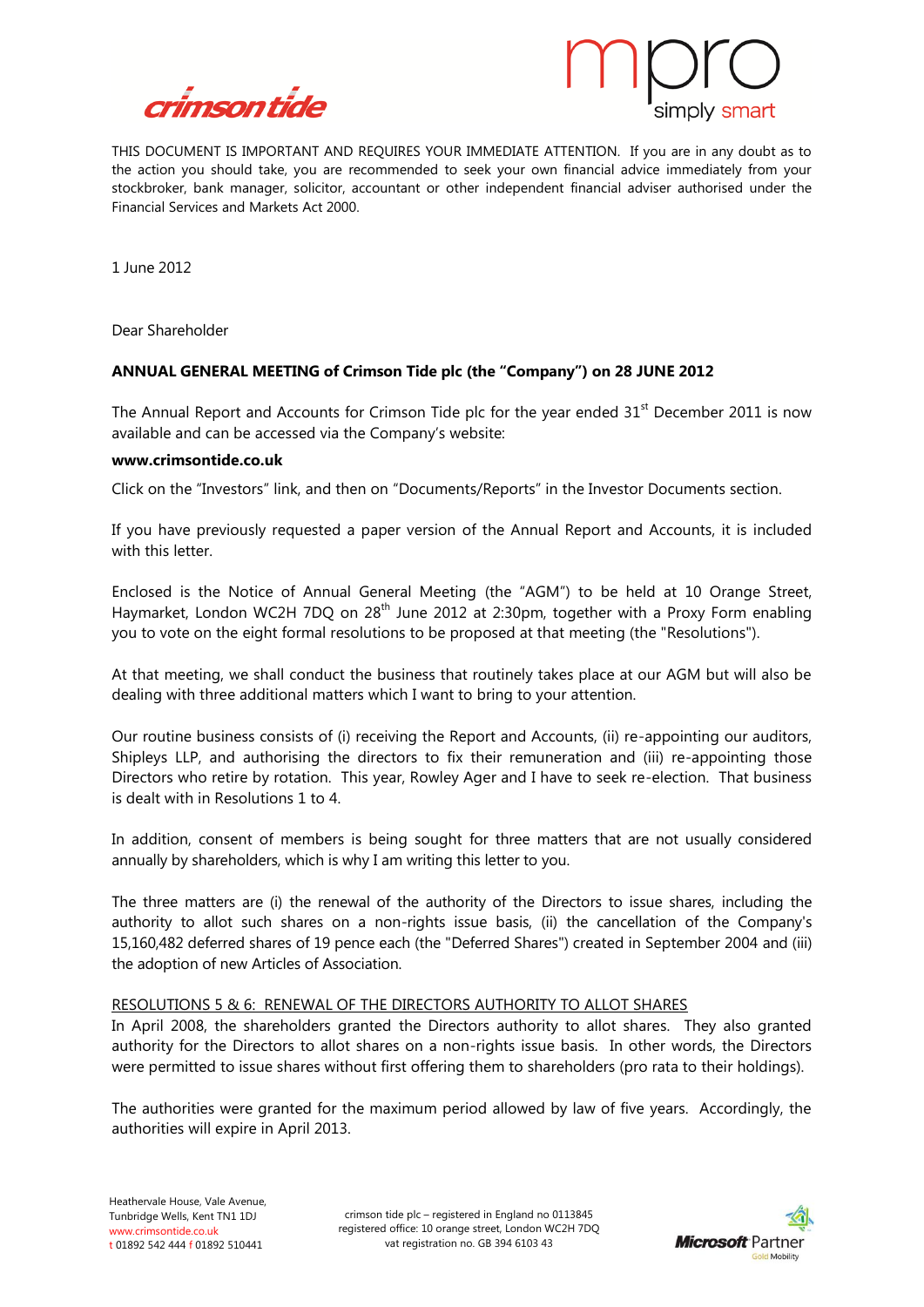The Directors seek your authority to allot shares, including on a non-rights issue basis, for a further five years from the date of this meeting.

Resolution 5 covers the basic authority to allot. Resolution 6 means that, such authority may be exercised on a non-rights issues basis.

These authorities allow the Company to place shares freely and/or acquire businesses for shares should the opportunity so arise.

Like Resolutions 1 to 4, Resolution 5 is an ordinary resolution meaning that it requires a simple majority to be passed. Resolution 6, like the two other resolutions that follow it, is a special resolution. It requires a 75 per cent majority in order to be passed.

#### RESOLUTION 7: THE CANCELLATION OF THE DEFERRED SHARES

The Deferred Shares were created prior to the reverse takeover of the Company (then known as A. Cohen & Co Plc) by Crimson Tide Limited in August 2006. As current shareholders who were shareholders in A. Cohen & Co Plc in September 2004 may recall, the share price for ordinary shares at that time was less than their nominal value of 20 pence. A company is not allowed to issue shares at less than their nominal value, so, in 2004, the Company was effectively prevented from issuing new shares. On 30 September 2004, a resolution was passed splitting each ordinary share of 20 pence into one new ordinary share of one penny ("Ordinary Shares") and a Deferred Share of 19 pence.

On 30 September 2004, there were 15,160,482 Ordinary Shares and 15,160,482 Deferred Shares in issue. There are now 445,486,234 Ordinary Shares and 15,160,482 Deferred Shares in issue.

The rights attaching to the Deferred Shares were designed to make them of very limited practical and economic value. They have no voting or dividend rights. They only have a right to capital once holders of Ordinary Shares have received £5 million each. The Board believes it is an appropriate moment to tidy up the Company's share capital and eliminate the administrative burden by cancelling the Deferred Shares.

The elimination of the Deferred Shares is dealt with in Resolution 7.

Not all holders of Ordinary Shares hold Deferred Shares. The cancellation of the Deferred Shares affects the holders of the Deferred Shares as a class over and above the effect on them as holders of shares generally.

Accordingly, immediately after the AGM, a class meeting of the holders of the Deferred Shares will be held to seek their consent to the cancellation of the Deferred Shares.

I have written separately to the holders of Deferred Shares about that class meeting. That letter to holders of Deferred Shares is included in the same envelope in which you will have received this letter if you hold Deferred Shares.

Cancelling the Deferred Shares is a two-stage process. First, the permission of shareholders must be obtained formally. Second, the High Court must be satisfied that the interests of creditors are protected before it will confirm this decision.

The second part of the process, seeking the High Court's confirmation, is itself split into two parts. The Company will seek a preliminary or "directions" hearing at which, amongst other things, the High Court will require that the Company advertise its intentions in the newspapers. At a second or "final" hearing, the Company will seek the High Court's confirmation of your agreement to the cancellation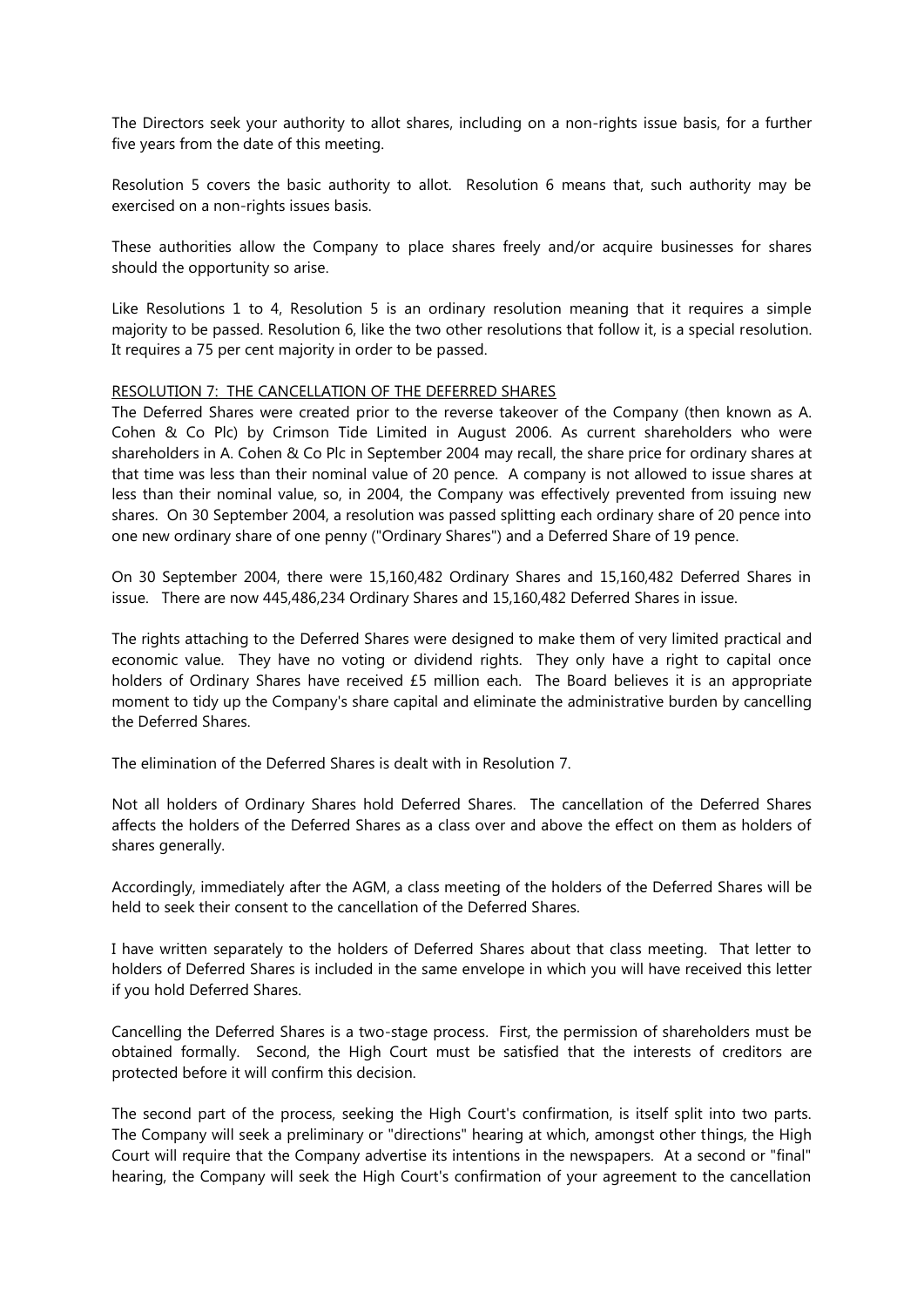of the Deferred Shares. In seeking the High Court's confirmation, it will be necessary for the Company to satisfy the High Court that the interests of its creditors are not prejudiced by the cancellation. The Board does not foresee any objections to the cancellation from its creditors and will put into place such creditor protection as the Court may require.

Assuming that the High Court makes an order confirming the cancellation, the cancellation will become effective as soon as a copy of the order is registered by the Registrar of Companies.

The Company will make an appropriate announcement, once registration has occurred.

### RESOLUTION 8: ADOPTION OF ARTICLES

As the Company is holding a General Meeting, the opportunity is being taken to update the Company's articles of association (the "Articles") to comply with the Companies Act 2006 (the "Act") which has now been fully implemented. This is dealt with in Resolution 8.

The Company's Articles have not been updated for many years, so the opportunity is being taken to update the Articles generally in the light of custom and market practice amongst AIM listed companies as well as changes prompted by the Companies Act 2006.

The proposed new Articles and a copy of the existing Articles are available for inspection on the Company's website:

#### **www.crimsontide.co.uk**

Click on the "Investors" link, and then on "Documents/Reports" in the Investor Documents section.

If you would like a hard copy of the documents, please contact the Company Secretary at Heathervale House, Vale Avenue, Tunbridge Wells, Kent, TN1 1DJ.

| EXPECTED TIMETABLE OF EVENTS<br>Latest time for receipt of proxy forms | 2.30 p.m. on 26 June 2012 |
|------------------------------------------------------------------------|---------------------------|
| AGM                                                                    | 2.30 p.m. on 28 June 2012 |
| Class Meeting for Deferred Shares                                      | 3.00 p.m. on 28 June 2012 |
| Directions Hearing before High Court                                   | <b>July 2012</b>          |
| Final Hearing before High Court                                        | September 2012            |
| Registration of court order                                            | September 2012            |

#### RECOMMENDATION

The Directors consider that the Resolutions are in the best interests of the Company and the shareholders as a whole.

Accordingly, the Directors unanimously recommend shareholders to vote in favour of the Resolutions proposed for this AGM as they intend to do in respect of their own holdings.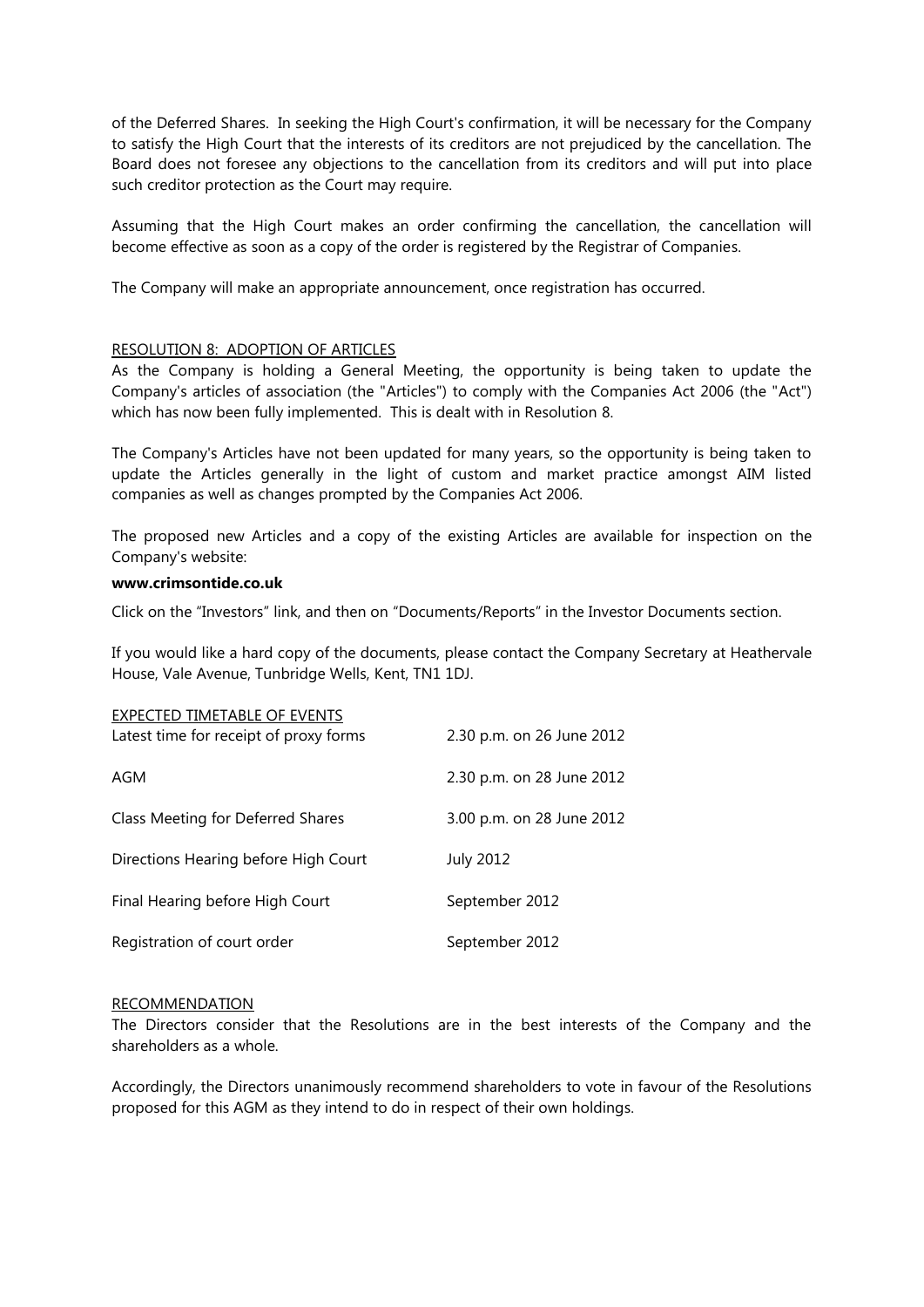## ACTION TO BE TAKEN BY SHAREHOLDERS

Forms of Proxy should be completed and returned so that they arrive at the offices of the Company as soon as possible and, in any event, not later than 2.30 p.m. on 26 June 2012. Completion and return of the Form of Proxy will not prevent you from attending and voting at the AGM should you so wish.

# REQUEST TO SEND OR SUPPLY DOCUMENTS AND INFORMATION VIA A WEBSITE

In accordance with the Companies Act 2006 and its Articles of Association, the Company is authorised to send or supply certain documents and information ('Documents and Information') to shareholders by making such Documents and Information available electronically via a website. The Company's means of communication with its shareholders is its website at **www.crimsontide.co.uk** (the 'Website'). The Board believes strongly that by utilising electronic communication it will deliver savings to the Company in terms of administration, printing and postage, and environmental benefits through the reduced consumption of paper and inks, as well as speeding up the provision of information to shareholders.

In order to be able to send and supply Documents and Information to shareholders in this fashion, the Company is required to ask shareholders individually to confirm their agreement to the Company sending or supplying the Documents and Information to them as a member of the Company via the website.

Accordingly, this letter constitutes a request for your agreement to the Company sending or supplying Documents and Information to you by making the same available on the Website.

If you:

• agree to the Company sending or supplying 'soft copy' Documents or Information to you (via the Website), you do not need to take any further action; or

• would prefer to receive Documents and Information in paper or 'hard copy' form rather than via the Website, you will need to let us know by completing the Electronic Communication Reply Form attached and send it to the Company Secretary at Heathervale House, Vale Avenue, Tunbridge Wells, Kent, TN1 1DJ.

If the Company does not receive a response from you within 28 days from the date of this letter, then it will be taken that you have agreed (under paragraph 10 of Schedule 5 to the Companies Act 2006) that the Company may send or supply Documents and Information to you electronically via the Website. We will notify you when Documents and Information are available to access on the website (by email if you have agreed to receive communication of the availability of Documents and Information by email) and we will provide you with:

- the address of the Website;
- the place on the Website where the Documents and Information may be accessed; and
- details of how to access Documents or Information.

Please note that there may be particular circumstances in which the Company needs to send Documents or Information to you in 'hard copy' rather than by Website publication, in which case the Company reserves the right to do so.

I look forward to meeting those of you who wish to attend the AGM. If you are unable to attend, I encourage you to complete and return the Form of Proxy so that your views are taken into account on these important subjects.

Yours sincerely,

**Barrie R. J. Whipp** Executive Chairman